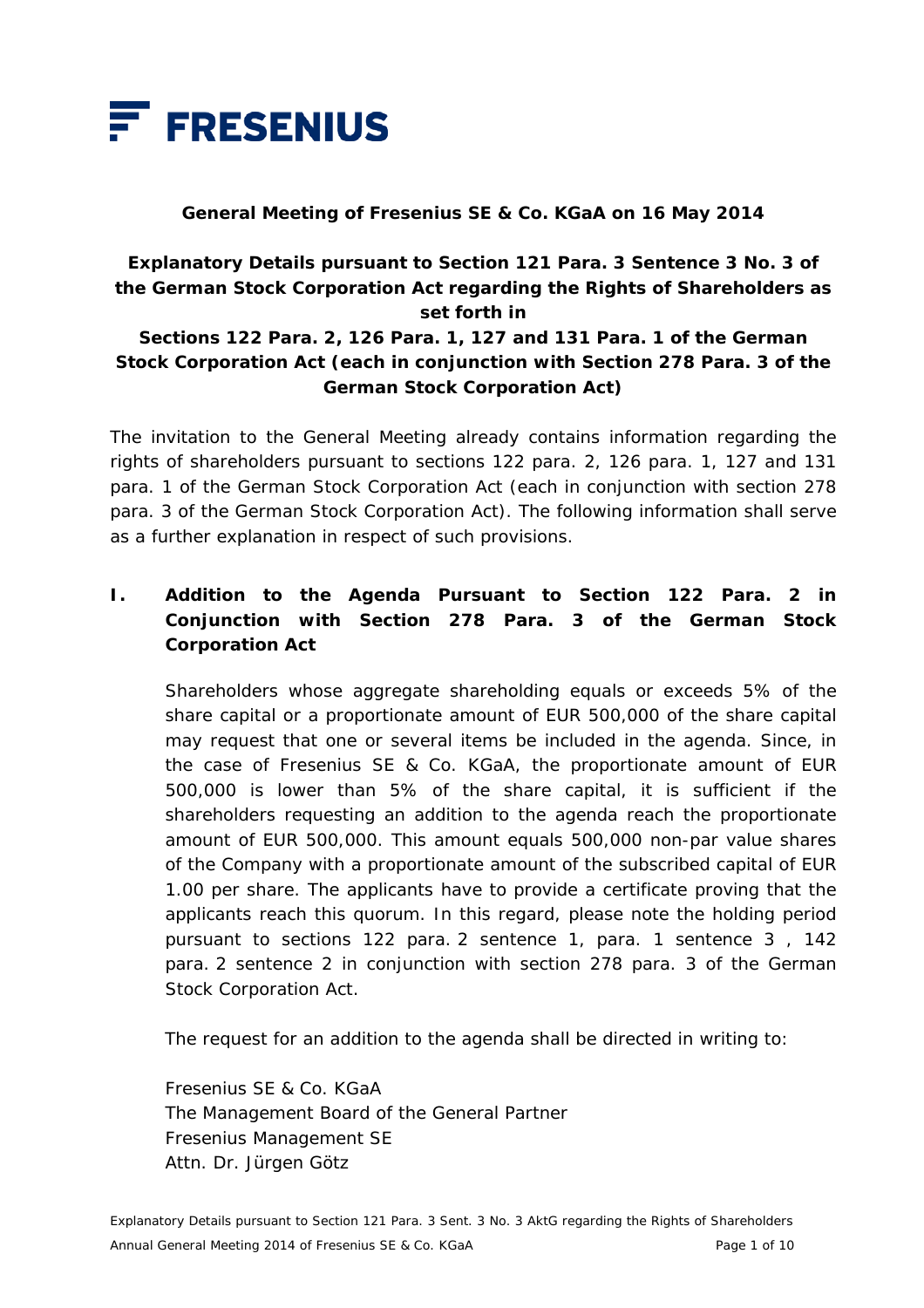

 Else-Kröner-Straße 1 61352 Bad Homburg v.d.H.

 The request must be received by the Company at the above mentioned address at least 30 days prior to the General Meeting. Thus, the last permissible day of receipt is 15 April 2014, 24:00 hrs CEST. Each new item must be substantiated or accompanied by a proposal for resolution.

 Additions to the agenda which are to be published and have not already been published together with the convening notice will be published in the Federal Gazette (*Bundesanzeiger*) without undue delay following the receipt of the request and transmitted for publication to such media which are reasonably expected to disseminate the information in the entire European Union. Such additions to the agenda  $-$  as well as the admissible request for an addition itself – are also published on the website www.fresenius.com in the area Investor Relations/Annual General Meeting. The Company will notify about the amended agenda in accordance with section 125 para. 1 sentence 3, para. 2 and 3 of the German Stock Corporation Act in conjunction with section 278 para. 3 of the German Stock Corporation Act.

 These shareholder rights are based on the following provisions of the German Stock Corporation Act (excerpts):

Section 122 para. 1 and para. 2 of the German Stock Corporation Act

- (1) A general meeting shall be convened if shareholders having an aggregate shareholding amounting to one-twentieth of the share capital request this in writing, stating the purpose and the reasons therefor; the request shall be directed to the management board. The articles of association may provide that the right to request calling of a general meeting shall require a different form and the holding of a lower portion of the share capital. Section 142 para. 2 sentence 2 shall apply analogously.
- (2) In the same way, shareholders with an aggregate shareholding of one-twentieth of the share capital or the proportionate amount of EUR 500,000 may request that items be put on the agenda and be published. Each new item must be substantiated or accompanied by a proposal for resolution. The request within the meaning of sentence 1 must have been received by the company at least 24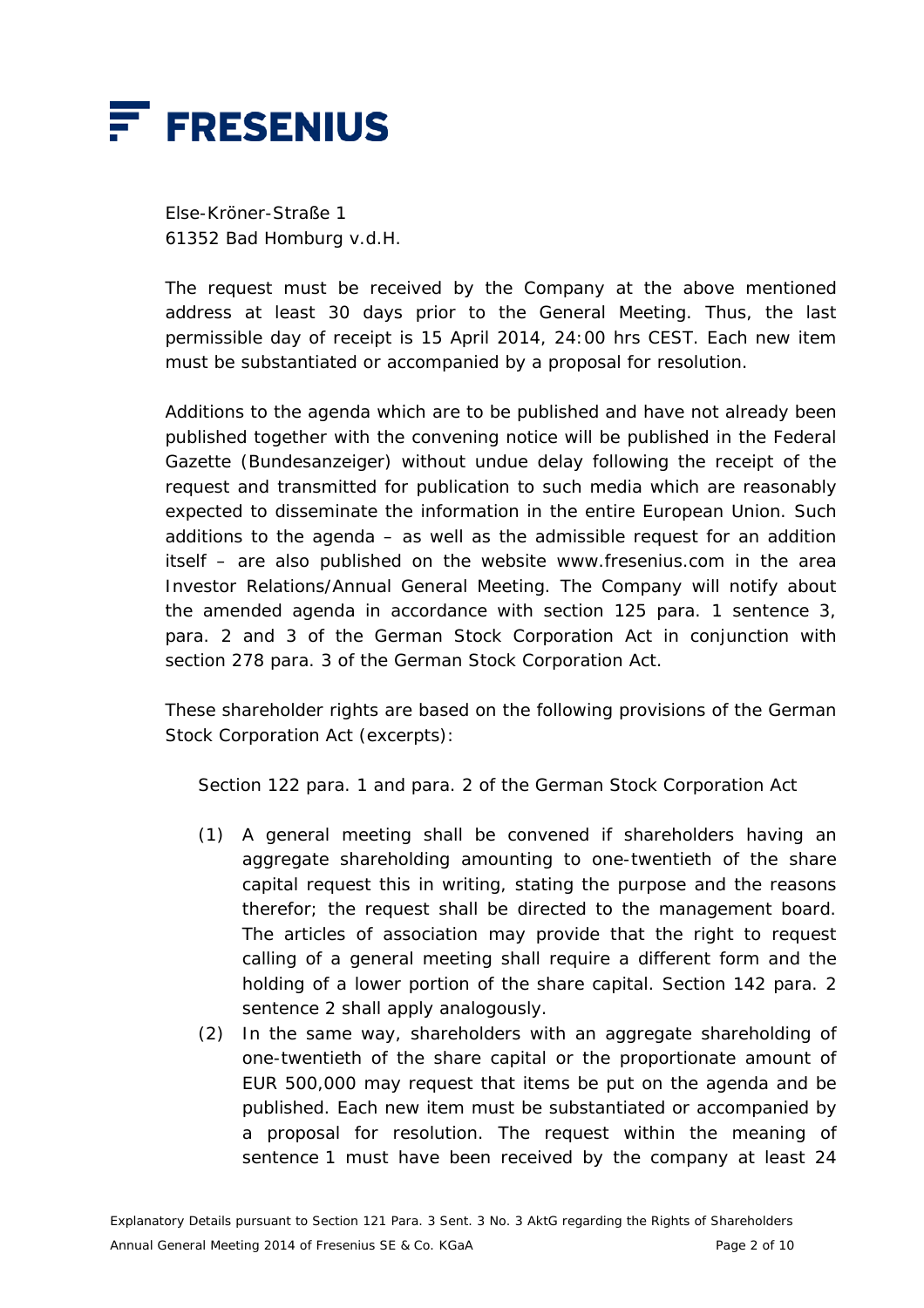

days, and in the case of listed companies at least 30 days, prior to the meeting; for the purpose of calculating the above time period, the day of receipt shall not be counted.

Section 142 para. 2 sent. 2 of the German Stock Corporation Act

 The applicants must furnish evidence that they have been the holders of the shares for at least three months prior to the date of the general meeting and will continue to hold the shares until a decision on the petition is rendered.

### **II. Motions and Election Proposals by Shareholders (Sections 126 Para. 1 and 127 German Stock Corporation Act)**

 Pursuant to section 126 para. 1 of the German Stock Corporation Act in conjunction with section 278 para. 3 of the German Stock Corporation Act, counter motions of shareholders against a proposal of the general partner and/or the Supervisory Board with respect to a certain item on the agenda, including the shareholder's name, a statement of grounds for the motion and any comments of the management, if any, are to be made available on the website of the Company, provided that the shareholder has sent the counter motion to the address set out below no later than 14 days prior to the General Meeting of the Company. Thus, the last permissible day of receipt is 1 May 2014, 24:00 hrs CEST.

 A counter motion and the grounds therefor need not be made available if one of the exclusions pursuant to section 126 para. 2 of the German Stock Corporation Act in conjunction with section 278 para. 3 of the German Stock Corporation Act exists. The provisions of section 126 para. 2 German Stock Corporation Act read as follows:

- (2) A counter motion and the grounds therefor need not be made available where
	- 1. the management board would become criminally liable by reason of making available the counter motion and the grounds therefor,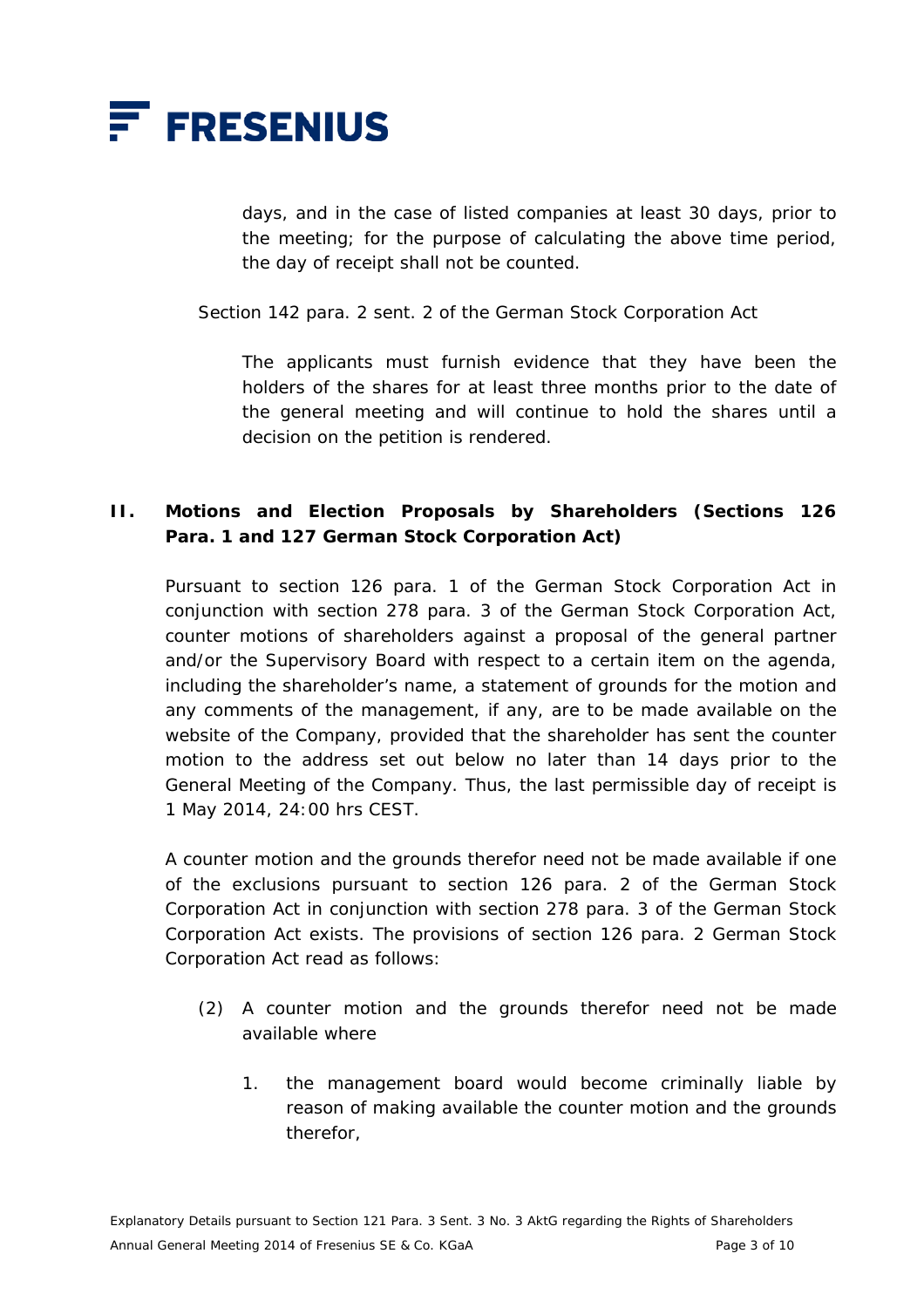

- 2. the counter motion would result in a resolution of the general meeting which is illegal or violates the articles of association,
- 3. the grounds contain statements which are manifestly false or misleading in material respects or which are libellous,
- 4. a counter motion of such shareholder based on the same facts has already been made available regarding a general meeting of the Company pursuant to section 125,
- 5. the same counter motion of such shareholder on essentially identical grounds has already been made available pursuant to section 125 in respect of at least two general meetings of the company within the past five years and at such general meetings less than one-twentieth of the share capital represented voted in favour of such counter motion,
- 6. the shareholder indicates that he will neither attend nor be represented at the general meeting, or
- 7. the shareholder failed within the past two years at two general meetings to make or cause to be made on his behalf a counter motion communicated by him.

 The statement of grounds need not be made available if it exceeds a total of 5,000 characters.

 Pursuant to section 126 para. 3 of the German Stock Corporation Act in conjunction with section 278 para. 3 of the German Stock Corporation Act the general partner may combine several counter motions and their statements of grounds if several shareholders make counter motions in respect of the same subject matter to be resolved.

The right of every shareholder to make counter motions regarding the various agenda items during the General Meeting even without prior communication to the Company remains unaffected. This right results from section 124 para. 4 sentence 2 in conjunction with section 278 para. 3 of the German Stock Corporation Act. According to this provision, no publication is required for the adoption of resolutions on motions made in respect of agenda items. Section 126 of the German Stock Corporation Act in conjunction with section 278 para. 3 of the German Stock Corporation Act only stipulates the conditions under which the Company is obliged to make counter motions communicated by shareholders prior to a general meeting available.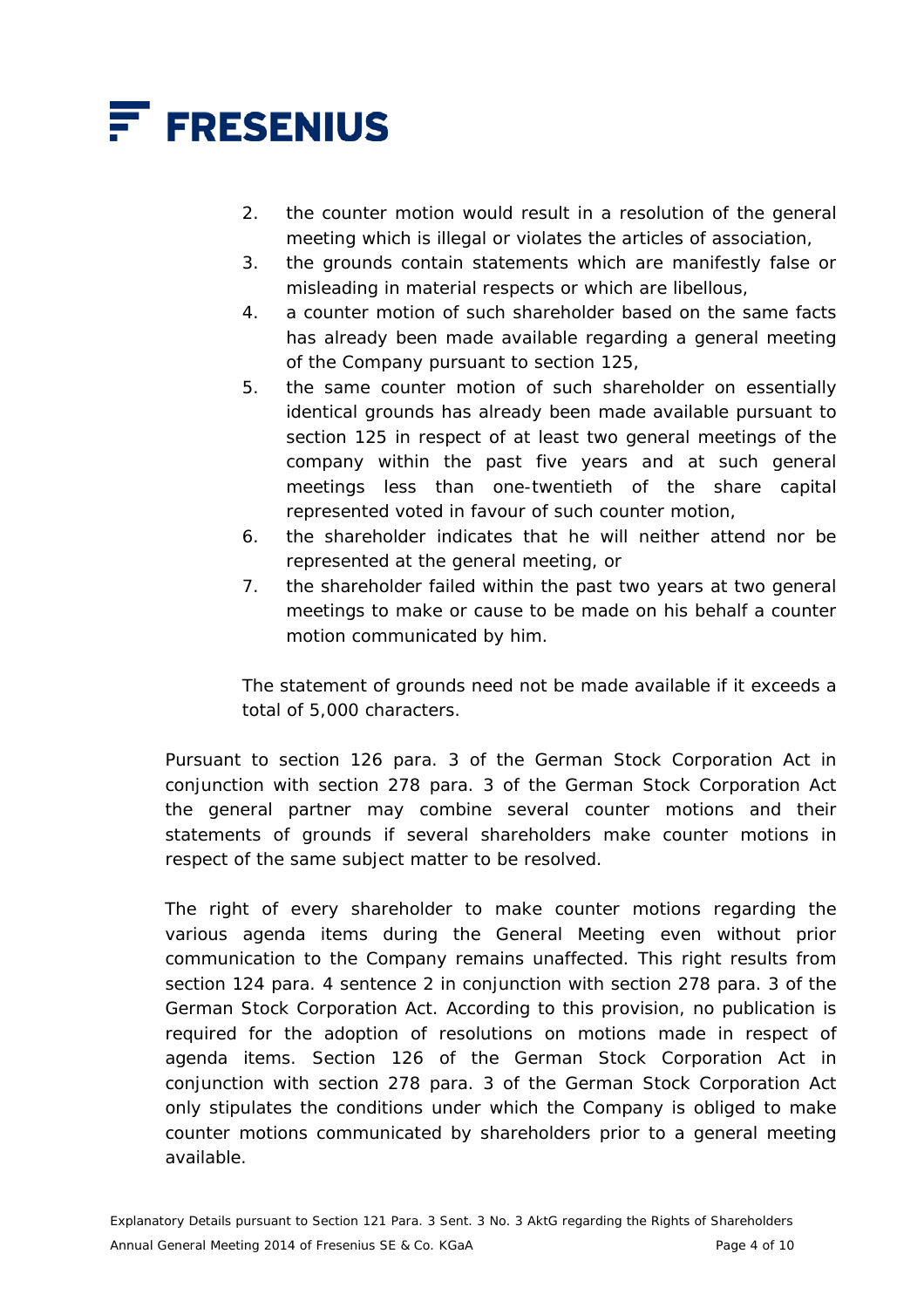

 We point out that any counter motions which have been sent to the Company in advance in due time will be considered only if they are made orally during the meeting.

 The above explanations apply accordingly to election proposals regarding a member of the Supervisory Board or an external auditor to be elected at the General Meeting (section 127 of the German Stock Corporation Act in conjunction with section 278 para. 3 of the German Stock Corporation Act). Unlike counter motions, shareholders do not have to provide a statement of grounds for election proposals. Election proposals do not have to be made available in the cases provided for in section 126 para. 2 of the German Stock Corporation Act and if they do not contain the information pursuant to section 124 para. 3 sentence 4 and section 125 para. 1 sentence 5 of the German Stock Corporation Act in conjunction with section 278 para. 3 of the German Stock Corporation Act. Accordingly, an admissible proposal for the election of a natural person has to contain the name, the exercised profession and the place of residence of the nominee, in case of a proposal for the election of a company the corporate name and registered office (section 124 para. 3 sentence 4 of the German Stock Corporation Act in conjunction with section 278 para. 3 of the German Stock Corporation Act). Furthermore, in case of an election of members of the Supervisory Board, information on their membership in other supervisory boards the constitution of which is required by law has to be added; information on their membership in comparable domestic and foreign supervisory bodies of business undertakings should be added (section 125 para. 1 sentence 5 of the German Stock Corporation Act in conjunction with section 278 para. 3 of the German Stock Corporation Act).

 Any shareholder motions (including the statement of grounds therefor) and election proposals pursuant to section 126 para. 1 and section 127 in conjunction with section 278 para. 3 of the German Stock Corporation Act shall be sent exclusively to:

 Fresenius SE & Co. KGaA Investor Relations Else-Kröner-Straße 1 61352 Bad Homburg v.d.H. Telefax: +49 (0) 61 72 / 608-24 88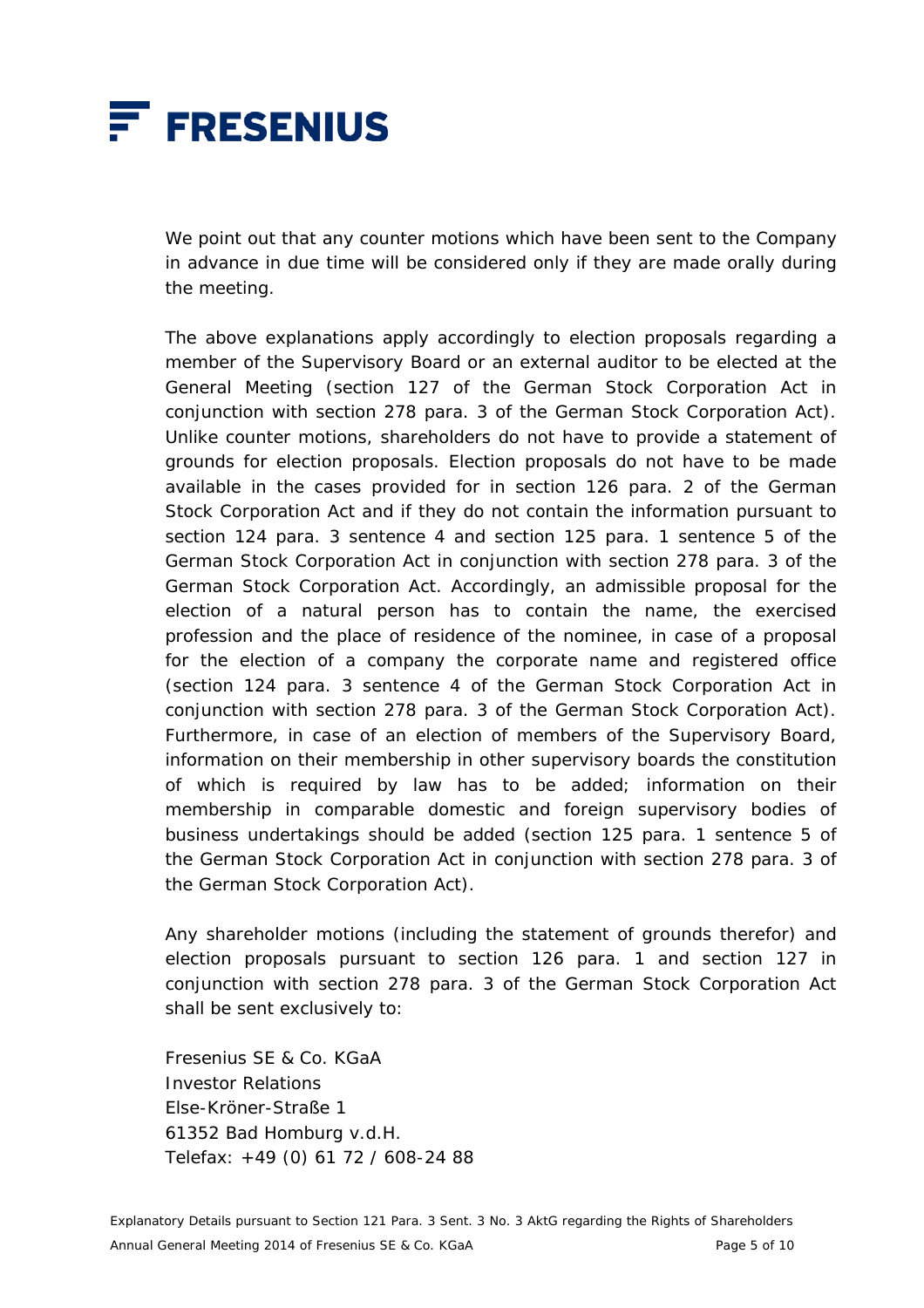

E-mail to: ir-fre@fresenius.com

 Any motions and proposals for election of shareholders which are to be made available (including the shareholder's name and – in case of motions – the statement of grounds therefor) will be made available after their receipt on the website www.fresenius.com under Investor Relations/Annual General Meeting. Any comments of the management, if any, will also be published on that website.

 The above shareholder rights are based on the following provisions of the German Stock Corporation Act (in addition to the provisions of section 126 para. 2 German Stock Corporation Act which have already been cited above).

Section 126 para. 1 and 3 of the German Stock Corporation Act

- (1) Motions by shareholders, including the shareholder's name, a statement of grounds for the motion and any comments of the management, are to be made available to the relevant persons to be notified in accordance with section 125 para. 1 to 3 German Stock Corporation Act under the conditions set forth therein, provided that the shareholder has sent to the relevant address stated in the convening notice a counter motion against a proposal of the management board and the supervisory board with respect to a particular item of the agenda, including a statement of grounds for the counter motion, no later than 14 days prior to the meeting of the company. For the purposes of calculating such time period, the day of receipt shall not be counted. In the case of listed companies, the aforementioned information must be made available on the website of the company. Section 125 para. 3 shall apply mutatis mutandis.
- (3) If several shareholders make counter motions in respect of the same subject matter to be resolved, the management board may combine such counter motions and the respective statements of grounds.

Section 127 of the German Stock Corporation Act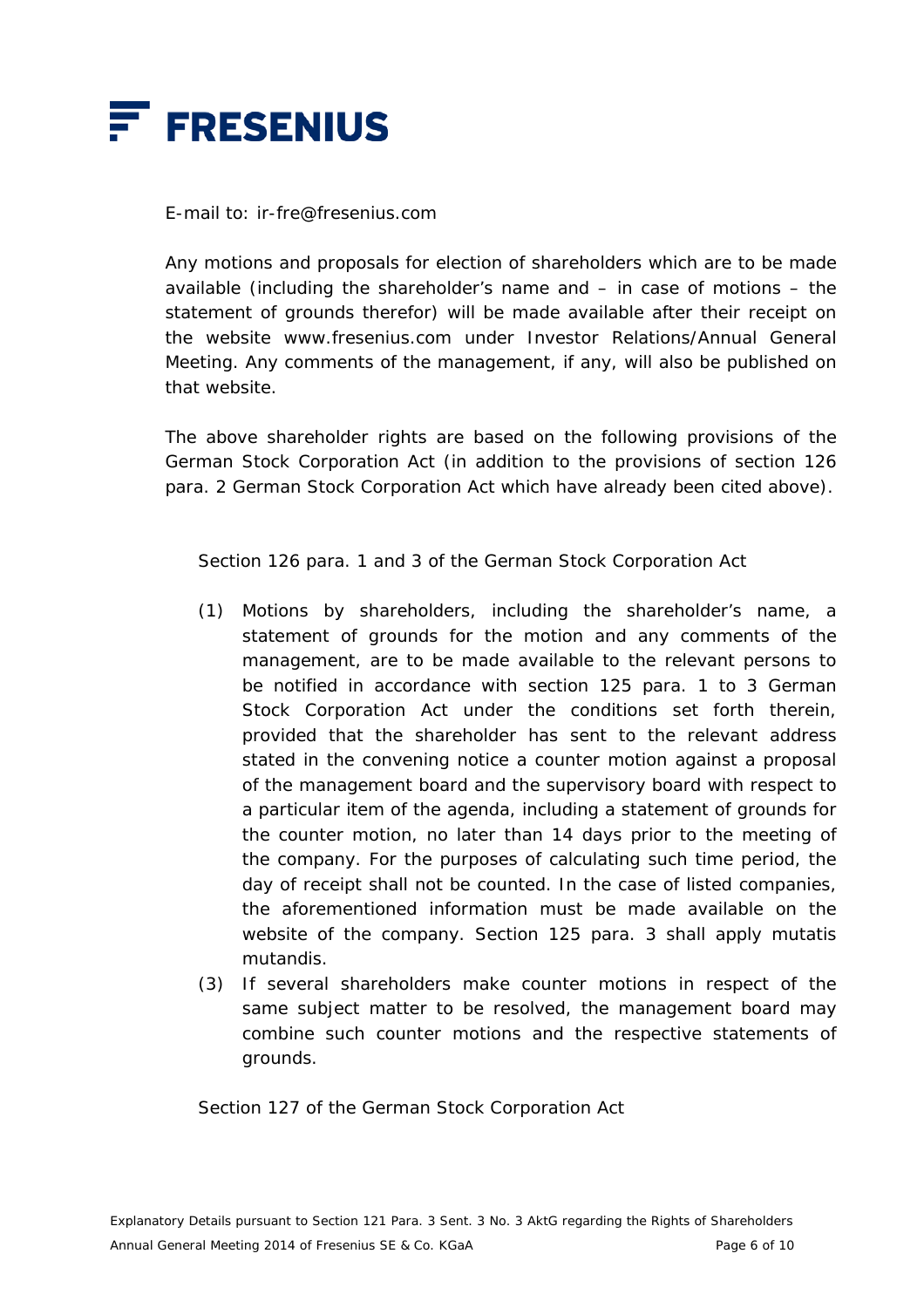

 $\overline{a}$ 

 Section 126 shall apply analogously to a proposal by a shareholder for the election of members of the supervisory board or external auditors. Such proposal need not be substantiated. The management board is under no obligation to make available the proposal unless it contains the information required under section 124 para. 3 sentence  $3<sup>1</sup>$  and section 125 para. 1 sentence 5.

# **III. Shareholders' Information Rights (Section 131 Para. 1 of the German Stock Corporation Act in conjunction with section 278 para. 3 of the German Stock Corporation Act)**

 In the General Meeting, each shareholder and shareholder's representative may request from the general partner information on the matters of the Company to the extent that such information is necessary for a proper evaluation of the relevant item on the agenda (cf. section 131 para. 1 of the German Stock Corporation Act in conjunction with section 278 para. 3 of the German Stock Corporation Act). The information right also extends to the Company's legal and business relationships with any affiliated company as well as to the situation of the Group and the companies included in the consolidated financial statements.

 Requests for information will in principle be made orally at the General Meeting during the discussion.

 The information shall comply with the principles of conscientious and accurate accounting. The general partner may refuse to provide information under the conditions set forth in section 131 para. 3 German Stock Corporation Act. The provisions of section 131 para. 3 of the German Stock Corporation Act read as follows:

- (3) The management board may refuse to provide information
	- 1. to the extent that the provision of such information is, according to sound business judgement, likely to cause material damage to the company or an affiliated company;

<sup>1</sup> The law refers to section 124 para. 3 sentence 3 of the German Stock Corporation Act. The correct reference should be section 124 para. 3 sentence 4 of the German Stock Corporation Act.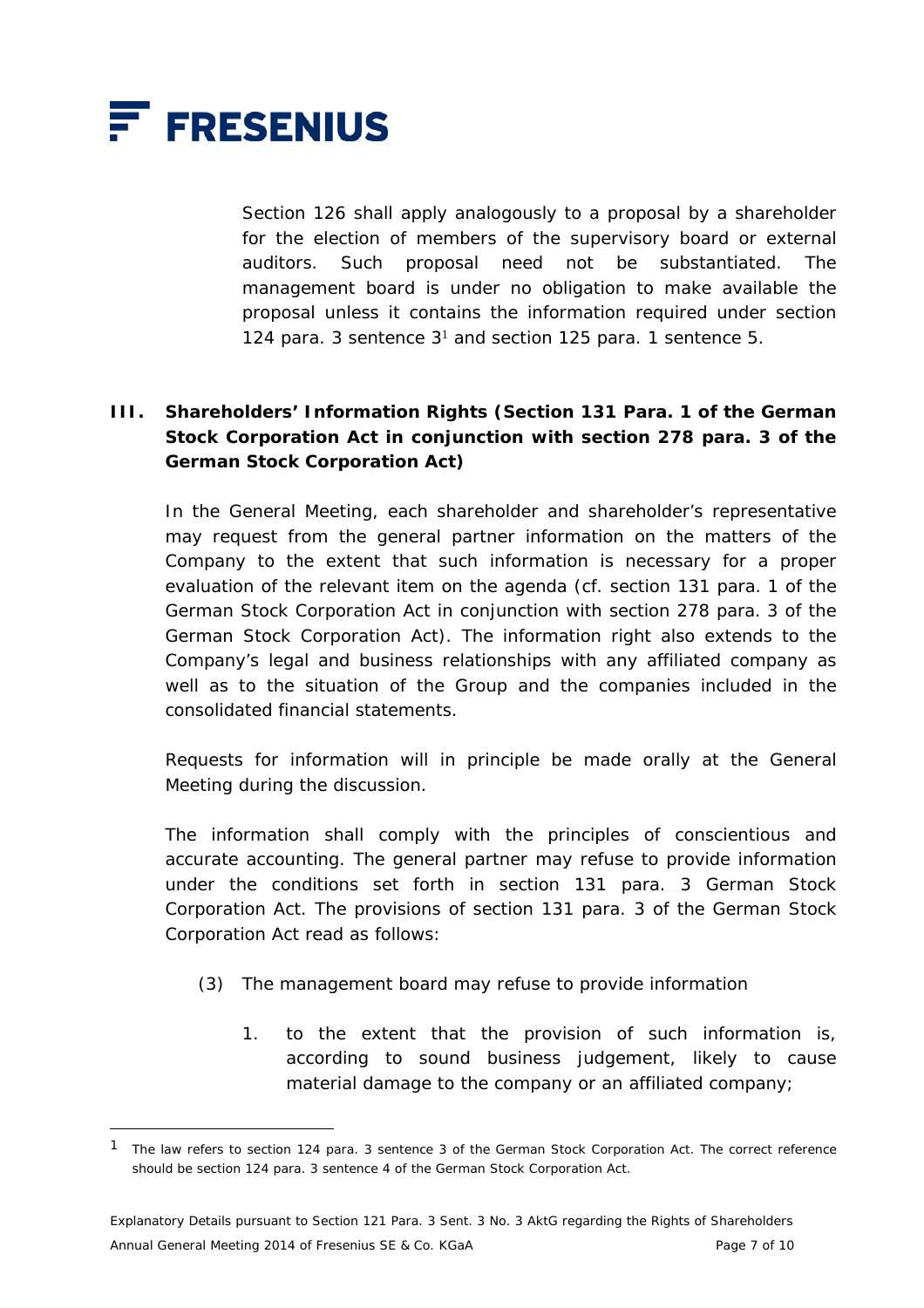

- 2. to the extent that such information relates to tax valuations or the amount of certain tax liabilities;
- 3. regarding the difference between the value at which items are shown in the annual balance sheet and the higher market value of such items, unless the general meeting is to approve the annual financial statements;
- 4. regarding the accounting and valuation methods, to the extent that disclosure of such methods in the notes suffices to provide a fair view of the actual asset, financial and profit situation of the company within the meaning of section 264 para. 2 of the German Commercial Code; the foregoing shall not apply if the general meeting is to approve the annual financial statements;
- 5. to the extent that the provision of the information would render the management board criminally liable;
- 6. to the extent that, in the case of credit institutions or financial services institutions, information on accounting and valuation methods applied and set-offs made need not be given in the annual financial statements, the annual report, the consolidated financial statements or the consolidated annual report;
- 7. to the extent that the information is continuously accessible on the website of the company for a period of at least seven days prior to and during the general meeting.

 The provision of information may not be refused for any other reasons.

 Pursuant to Article 17 para. 2 of the Articles of Association, the chairman of the meeting may reasonably restrict the time for shareholders' question right and right to speak; in particular, he has the right to determine a reasonable time frame for the discussions on the individual agenda items, or for individual questions and statements at the beginning or during the General Meeting. However, the shareholders' right to receive answers to questions already raised under the conditions set out in section 131 para. 1 of the German Stock Corporation Act remains unaffected by those restrictions of the question right and the right to speak.

 These shareholder rights are based on the following provisions of the German Stock Corporation Act and the Articles of Association (in addition to the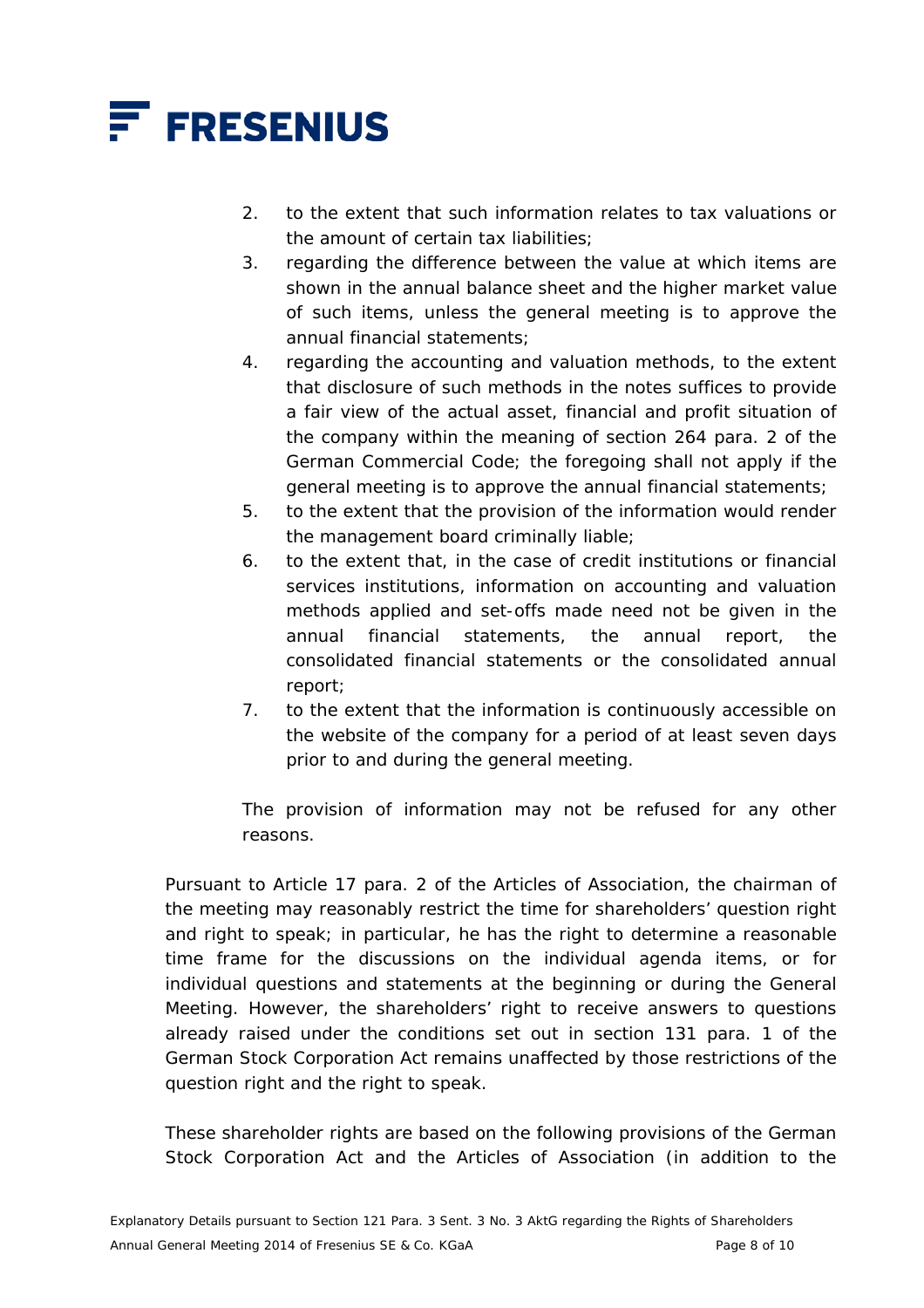

provisions of section 131 para. 3 of the German Stock Corporation Act which have already been cited above):

Section 131 para. 1, 2, 4 and 5 of the German Stock Corporation Act

- (1) At the general meeting, each shareholder shall upon request be provided with information by the management board regarding the matters of the company to the extent that such information is necessary for a proper evaluation of the relevant item on the agenda. The duty to provide information shall also extend to the company's legal and business relations with any affiliated company. If a company makes use of the simplified procedure pursuant to section 266 para. 1 sentence 2, section 276 or section 288 of the German Commercial Code, each shareholder may request that the annual financial statements be presented to him at the general meeting on such annual financial statements in the form that would have been used if such provisions on simplified procedure had not been applied. The duty of the management board of a parent company (section 290 para. 1, 2 of the German Commercial Code) to provide information at the general meeting in which the consolidated financial statements and the consolidated annual report are presented shall also extend to the situation of the group and the companies included in the consolidated financial statements.
- (2) The information provided shall comply with the principles of conscientious and accurate accounting. The articles of association or the rules of procedure pursuant to section 129 German Stock Corporation Act may entitle the chairman of the meeting to set a reasonable time limit for shareholders' questions or speeches, and to determine more detailed rules in this respect.
- (4) If information has been provided to a shareholder outside a general meeting by reason of its status as a shareholder, such information shall be provided to any other shareholder at the general meeting upon request of the respective shareholder, even if such information is not necessary for a proper evaluation of the agenda item. The Management Board may not refuse to provide such information on the grounds of Paragraph (3) sentence 1 Nos. 1 to 4. Sentences 1 and 2 shall not apply if a subsidiary (section 290 para. 1, 2 of the German Commercial Code), a joint venture (section 310 para. 1 of the German Commercial Code) or an associated company (section